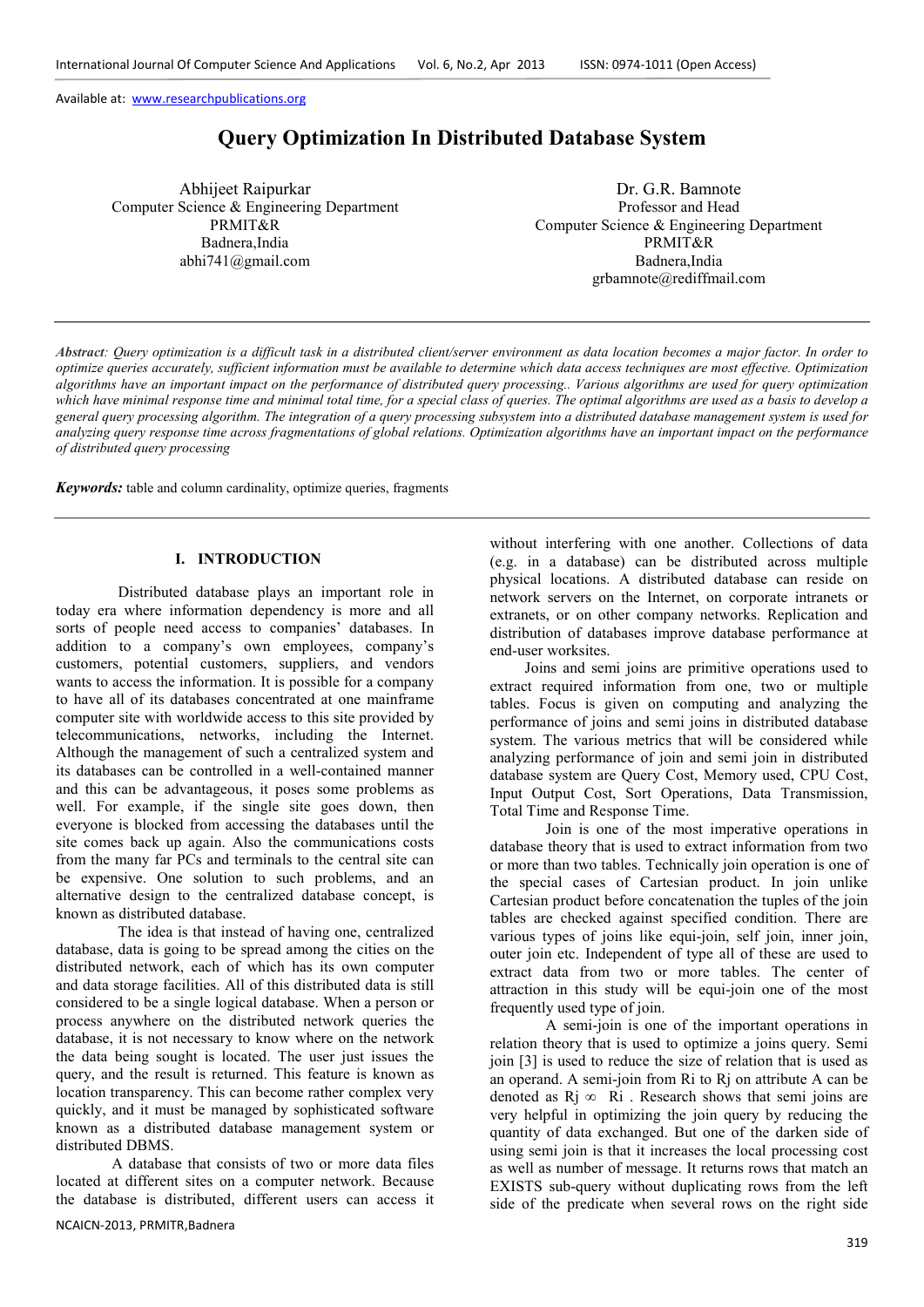satisfy the norms of the sub-query. The research has shown that Semi-join and anti-join transformation cannot be done if the sub-query is on an OR branch of the WHERE clause.

The objective of semi join in distributed database is to reduce the data transmission [2] from one site to another.

Since reduced cost and advanced communication technology gives birth to the idea of Distributed Database Management Systems that turn out to be an integral part of many computer applications. Distributed Database [7] system is cluster of distributed computers that are coupled with one another with the help of some communication media (like twisted pair, coaxial cable, fiber optics, satellite etc.) on which a database is allocated and placed. It is obvious that a query may have different equivalent transformation that lead to different resource consumption. So in distributed database system one has to keep in mind the consumption of resources while selecting the execution strategy

In distributed database system the analysis shows that join approach gives its best in data transmission when a relation having lower cardinality is transmitted to the location where a relation of upper cardinality and larger tuple size is placed. In regard to total time it is clear from above analysis that the query executed with semi join possesses lesser total time when data transfer is more. The data transmission in a distributed query using semi join is always lesser than the data transmitted in distributed query using joins operation however data accessed using semi join may be larger than join operation. Semi joins implement more operation as compare to join, but it reduces the number of bytes transferred from one site to another to great extent. Semi joins are beneficial if the transmission cost is of main consideration, otherwise joins will be preferred.

DDBS adds to the conventional centralized DBS some other types of processing expenses, because of the additional design (hardware  $\&$  software) to handle the distribution. These expenses present as the cost of data transfer over the network. Data transferred could be, intermediate files resulting from local sites, or final results need to be sent back to the original site that issued the query. Therefore, database designers are concerned about query optimization, which target minimizing the cost of transferring data across the network.

Critera for measuring the cost of a query evalution strategy for centralized DBMSs number of disk accesses (# blocks read / written) and for distributed databases, additionally the cost of data transmission over the network and Potential gain in performance from having several sites processing parts of the query in parallel.

# **II. OBJECTIVES OF QUERY OPTIMIZATION**

In the centralized database system, there are many ways for executing the queries. Its expected cost is mainly the CPU cost and I/O price. It aims at making queries cost lowest. In the distributed database system, the query optimization includes two parts: the query strategy optimization and local processing optimization. And the query strategy optimization is more important between them. There will be several strategies in the same query due

NCAICN-2013, PRMITR,Badnera

to that the data are stored in different sites. The system resource and response time while each strategy costs is also different. So the expected cost should include corresponding communication cost besides CPU cost and I/O price. Namely the expected cost is the sum of CPU cost, I/O price and communication cost. The formula of communication costs can be estimated roughly as follows:

 $TC(x)=C0+x*C1$ 

Here,

 X stands for data transmission amount, usually its unit is b (bit) for computing.

C0 is short for the time which is going to take on the initial communication between two sites, which is determined by the communication system and almost a constant, its unit is s (second).

C1 is for the transmission cost of the unit cost (the reciprocal of data transmission speed), namely the unit data transfer times, and its unit is s/b.

An objective of DDBMS is to process distributed queries efficiently and also providing availability and reliability. [1] In a distributed execution environment, we consider two time consumption estimates namely: total time or response time. [5]

The Total cost is the sum of the time consumed by each processor, regardless of concurrency.

Local processing time:  $(CPU + I/O)$  time

Communication time: fixed time to initiate a message + time to transmit the data

The response time is the elapsed time between the initiation and the completion of a query.

# **III. QUERY OPTIMIZATION ALGORITHMS**

### *A. Semi Join Based Query Optimization*

If the data with complete relationship were transmitted in the network, it must bring redundancy. When one relationships transmitted to other sites, not all the data participate in the join-operation or could be used. So, the data which don't participate in the join-operation or useless will not be in the network transmission. The basic principle of query optimization strategy based on semi-join operation just reduces the data quantity in relationship operation and the data transmission among sites.

 The definition of semi-join operation is "Semi-join is the algebraic relationship operation derived from theconnection and projection operation."

If there were two relationships named R and S on the site 1 and site 2 respectively, and property A and B are the two properties respectively on them. So the semi-join in public property  $R.A = S.B$  can be expressed as:

 $R \infty_{A=B} S = \Pi (R \infty_{A=B} S)$  ---------------------(1) Formula (1) can be expressed as:

 $R \infty_{A=R} S=R \infty_{A=R} (\Pi B(S))$  ----------------------------(2) and The semi-join operation is not symmetry, namely R ∞ S ≠ S ∞ R. -----------------------------------------(3)

The full connection operation can be expressed by the semijoin operation as the intermediate steps. With the semi-join operation, the full connection operation in public property  $R.A = S.B$  can be expressed as:

 $R \propto A=BS = (R \propto A=BS) \propto A=BS = (R \propto A=BS) (II_B(S)) \propto A=BS$ S…………….(4)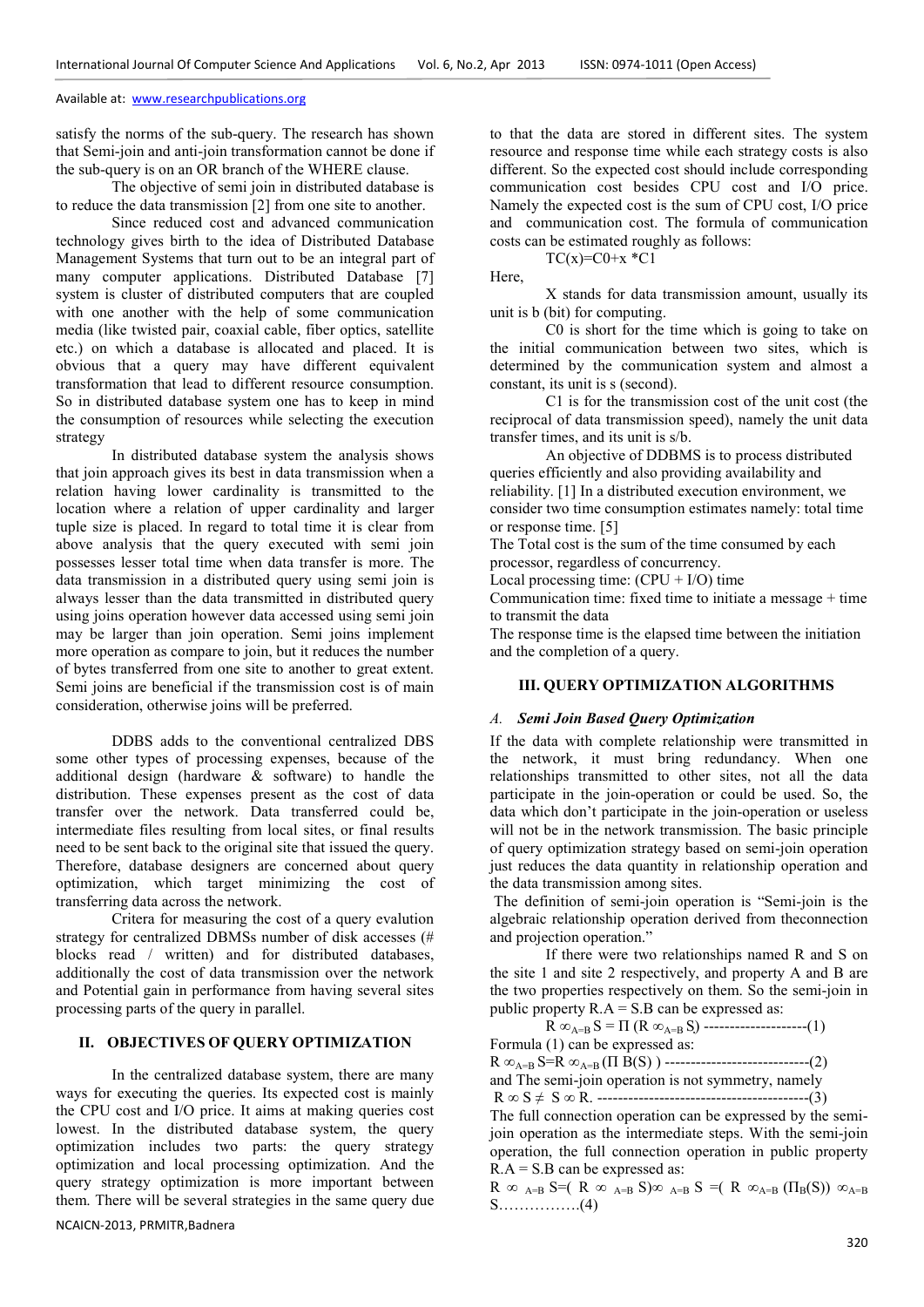The connection process and cost estimates using the semi-join optimization method and its cost estimates are as follows :

1) With the public property B,  $\Pi_B(S)$  can be projected between the relationship R and S on site 2.

2) Transmit the result of  $\Pi_B(S)$  from site 2 to site 1, the cost is:

 $C0+C1*size(B)*val(B[S])$ ----------------------(5)

size(B) stands for the length of property B, and  $val(B[S])$ stands for the quantity of different values within property B in the relationship B.

3) Calculate the semi-join on site 1 and then set the results for R', then  $R' = R \infty$   $_{A = B} S$ .

4) Transmit R' to site 2 from site 1, the cost is:

 $C0+C1*size(R)*card(R')$  ----------------(6)

card( $R'$ ) stands for the quantity of records in  $R'$ .

5) Do the connection operation on the site 2, then  $R' \infty$  A=B S .

The total cost using the semi-join method for the query optimization is:

 $Csj=2C0C1(size(B)*val(B[S])size(R)*card(R'))---(7)$ 

If we transmit the relationship R from site 1, then executive the connection operation with S on the site 2, the total cost is:

 $Cnj=COC1*size(R)*card(R)$  ------------------------------ (8)

In the process of query optimization, there may be several methods using the semi-join algorithm to optimize the connection query. Then best method should be selected after calculating the cost of each available semi-join scheme. Next, lowest site cost can be selected and calculate the full connection's cost. Finally determine the optimal method after comparing the two schemes.

#### *B. SDD-1 Algorithm*

In the SDD-1 algorithm, it uses the semi-join algorithm to handle the connection among the relationship and cut them. When all of the relationship is the maximum contract, then transfer it to a site where the query can be executed. The query operation is not always ended on this site [6].

SDD-1 algorithm has three important characteristics as follows:

1) It uses the semi-join operation to handle strategy.2) The relationship of the whole sites is not repetitive and fragmented.3) During price estimation of the whole algorithm, the transmission cost to the starting site is not calculated.

SDD-1 algorithm consists of two parts:

- the basic algorithm and
- the post-optimality.

 The basic algorithm evaluates the factors of execution strategy such as cost and profit according the reduced price formula. Then the program set cut by semijoin operation will be given. Finally, the most beneficial execution strategy will be decided. But the efficiency of this strategy may not be optimal.

Post-optimality is the process of amending the implementation of basic algorithm to get more rational operation.

A query graph is given. The basic algorithm is described as follows:

NCAICN-2013, PRMITR,Badnera

1) Evaluate the income of all semi-join programs in the query graph.

2) Choose the semi-join with maximum income, execute it and recount the income of all the semi-join.

3) Execute step 2 circularly until all of the semi-join value of whose income is greater than 0 has been executed.

4) Select the site with minimum communication cost as the last executing site. Transmit all the relationship to the site and connect them to get the ultimate result.

The post-optimality can update the algorithm in two ways:

1) If the site where the last semi-join operation cut the relationship is the last executing location, the last semi-join operation can be canceled.

2) Correct the semi-join flow chart from the circulation of the basic algorithm. The cost of the original semi-join operation may be high, but the income evaluation is very large. If there is this kind of situation, the semi-join operation can be executed after the relationship is cut short. Then, the order of semi-join operation can be corrected.

Although the SDD-1 algorithm can cut short the relationship effectively and reduce the communication cost, there are some disadvantages, such as the complexity of the algorithm. When the number of records is very large, the cost on query and search will increase rapidly. Moreover, the SDD-1 algorithm doesn't make full use of the distributivity of distributed database system. All of the semijoin operations are executed in order and it will increase the response time of query to a certain extent.

# **IV. FUTURE SCOPE**

The query optimization is one of the most important research directions in whether the centralized database or distributed database. Because of the complex establish environment and rich technology content of distributed database, there are still aspects deserving further study. Query optimization technology in the distributed database will be more and more perfect in future

The proposed work can be used to handle fuzziness is in the form of approximate values or linguistic variables, which can be applied only in queries. Though the fuzziness can be incorporated by storing the fuzzy value inside the database, it may not be the efficient method in the real time. Fuzzy databases are still not popular among the people because they are reluctant to replace their crisp data by fuzzy data before they are convinced. Various fuzzy database models, including relational and object-oriented databases, have been proposed over the past thirty years and tremendous gain is hereby accomplished

# **V. CONCLUSION**

*The goal of the distributed query optimization operations is to reduce the volume of data and the cost for process. The communication cost is one of the key factors among them. There may be many methods in same query for optimization.* 

*Distributed database systems provide an improvement on communication and data processing due to its data distribution throughout different network sites. Not only is*